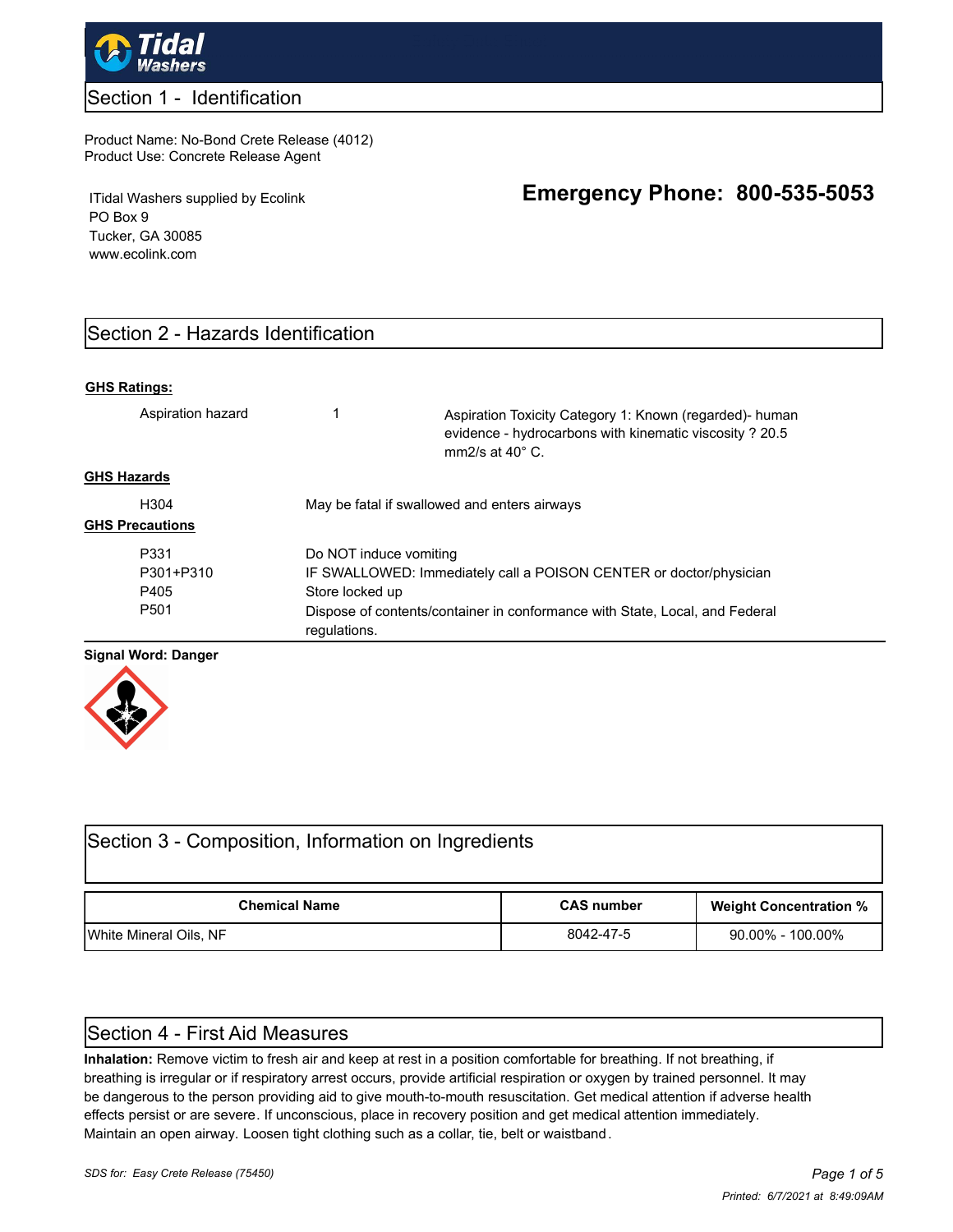**Eye contact:** Immediately flush eyes with plenty of water, occasionally lifting the upper and lower eyelids . Check for and remove any contact lenses. Continue to rinse for at least 10 minutes. Get medical attention if irritation occurs. **Skin contact:** Wash skin thoroughly with soap and water or use recognized skin cleanser. Remove contaminated clothing and shoes. Get medical attention if symptoms occur. Wash clothing before reuse. Clean shoes thoroughly before reuse.

**Ingestion:** Get medical attention immediately. Call a poison center or physician. Wash out mouth with water. Remove dentures if any. Remove victim to fresh air and keep at rest in a position comfortable for breathing. Aspiration hazard if swallowed. Can enter lungs and cause damage. Do not induce vomiting. If vomiting occurs, the head should be kept low so that vomit does not enter the lungs. Never give anything by mouth to an unconscious person. If unconscious, place in recovery position and get medical attention immediately. Maintain an open airway. Loosen tight clothing such as a collar, tie, belt or waistband.

**Notes to physician:** If ingested, this material presents a significant aspiration and chemical pneumonitis hazard. Induction of emesis is not recommended. Consider activated charcoal and/or gastric lavage. If patient is obtunded, protect the airway by cuffed endotracheal intubation or by placement of the body in a Trendelenburg and left lateral decubitus position.

#### **Description of necessary first aid measures**

**Specific treatments:** Treat symptomatically and supportively.

### Section 5 - Fire Fighting Measures

Flash Point: N/A

LEL: UEL:

**Extinguishing media:** Suitable extinguishing media: Use dry chemical, CO2, alcohol-resistant foam or water spray (fog).

**Unsuitable extinguishing media:** .Do not use water jet.

**Specific hazards arising from the chemical:** In a fire or if heated, a pressure increase will occur and the container may burst.

**Hazardous thermal decomposition products**: No specific data.

**Special protective actions for fire-fighters**: Fire-fighters should wear appropriate protective equipment and selfcontained breathing apparatus (SCBA) with a full face-piece operated in positive pressure mode.

**Special protective equipment for fire-fighters:** Promptly isolate the scene by removing all persons from the vicinity of the incident if there is a fire. No action shall be taken involving any personal risk or without suitable training.

### Section 6 - Accidental Release Measures

**For non-emergency personnel:** No action shall be taken involving any personal risk or without suitable training. Evacuate surrounding areas. Keep unnecessary and unprotected personnel from entering. Do not touch or walk through spilled material. Avoid breathing vapor or mist. Provide adequate ventilation. Wear appropriate respirator when ventilation is inadequate. Put on appropriate personal protective equipment.

**For emergency responders:** If specialized clothing is required to deal with the spillage, take note of any information in Section 8 on suitable and unsuitable materials. See also the information in "For nonemergency personnel". **Environmental precautions:** Avoid dispersal of spilled material and runoff and contact with soil, waterways, drains and sewers. Inform the relevant authorities if the product has caused environmental pollution (sewers, waterways, soil or air).

**Small spill:** Methods and materials for containment and cleaning up: Stop leak if without risk. Move containers from spill area. Dilute with water and mop up if water-soluble. Alternatively, or if water-insoluble, absorb with an inert dry material and place in an appropriate waste disposal container. Dispose of via a licensed waste disposal contractor. **Large spill:** Stop leak if without risk. Move containers from spill area. Approach release from upwind. Prevent entry into sewers, water courses, basements or confined areas. Wash spillages into an effluent treatment plant or proceed as follows. Contain and collect spillage with non-combustible, absorbent material e.g. sand, earth, vermiculite or diatomaceous earth and place in container for disposal according to local regulations (see Section 13). Dispose of via a licensed waste disposal contractor. Contaminated absorbent material may pose the same hazard as the spilled product. Note: see Section 1 for emergency contact information and Section 13 for waste disposal.

# Section 7 - Handling & Storage

**Protective measures:**Put on appropriate personal protective equipment (see Section 8). Do not swallow. Avoid contact with eyes, skin and clothing. Avoid breathing vapor or mist. Keep in the original container or an approved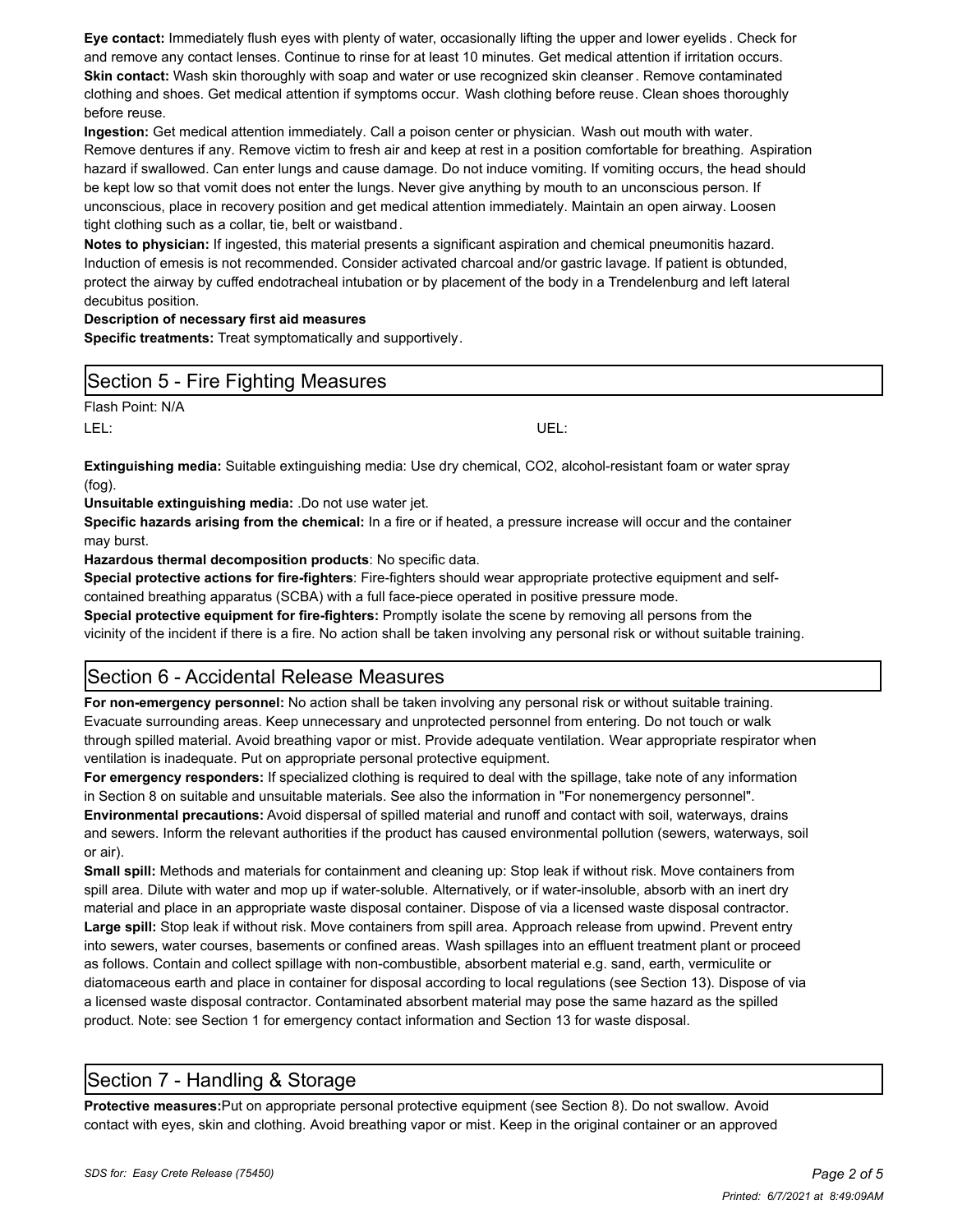alternative made from a compatible material, kept tightly closed when not in use. Empty containers retain product residue and can be hazardous. Do not reuse container.

**Advice on generaloccupational hygiene:** Eating, drinking and smoking should be prohibited in areas where this material is handled, stored and processed. Workers should wash hands and face before eating, drinking and smoking . Remove contaminated clothing and protective equipment before entering eating areas. See also Section 8 for additional information on hygiene measures.

**Conditions for safe storage,including anyincompatibilities:** Store in accordance with local regulations. Store in original container protected from direct sunlight in a dry, cool and well-ventilated area, away from incompatible materials (see Section 10) and food and drink. Store locked up. Keep container tightly closed and sealed until ready for use. Containers that have been opened must be carefully resealed and kept upright to prevent leakage. Do not store in unlabeled containers. Use appropriate containment to avoid environmental contamination.

**Bulk Storage Conditions:** Maintain all storage tanks in accordance with applicable

regulations. Use necessary controls to monitor tank inventories. Inspect all storage tanks on a periodic basis. Test tanks and associated piping for tightness. Maintain the automatic leak detection devices to assure proper working condition.

# Section 8 - Exposure Controls/Personal Protection

| Chemical Name / CAS No.                   | <b>OSHA Exposure Limits</b> | <b>ACGIH Exposure Limits</b> | <b>IOther Exposure Limits</b> |  |
|-------------------------------------------|-----------------------------|------------------------------|-------------------------------|--|
| Not Established<br>White Mineral Oils. NF |                             | Not Established              | Not Established               |  |
| 8042-47-5                                 |                             |                              |                               |  |

**Appropriate engineering controls:** Good general ventilation should be sufficient to control worker exposure to airborne contaminants.

**Environmental exposure controls:** Emissions from ventilation or work process equipment should be checked to ensure they comply with the requirements of environmental protection legislation. In some cases, vapor controls, filters or engineering modifications to the process equipment will be necessary to reduce emissions to acceptable levels.

**Respiratory protection:** Use a properly fitted, air-purifying or supplied-air respirator complying with an approved standard if a risk assessment indicates this is necessary. Respirator selection must be based on known or anticipated exposure levels, the hazards of the product and the safe working limits of the selected respirator.

**Hand protection:** Chemical-resistant gloves complying with an approved standard should be worn at all times when handling chemical products if a risk assessment indicates this is necessary. Considering the parameters specified by the glove manufacturer, check during use that the gloves are still retaining their protective properties . It should be noted that the time to breakthrough for any glove material may be different for different glove manufacturers . **Eye/face protection:** Safety glasses equipped with side shields are recommended as minimum protection in industrial settings. If contact is possible, the following protection should be worn, unless the assessment indicates a

higher degree of protection: Splash goggles. Safety eyewear complying with an approved standard should be used when a risk assessment indicates this is necessary to avoid exposure to liquid splashes, mists, gases or dusts. If inhalation hazards exist, a full-face respirator may be required instead.

**Body protection:** Personal protective equipment for the body should be selected based on the task being performed and the risks involved and should be approved by a specialist before handling this product.

**Other skin protection:** Appropriate footwear and any additional skin protection measures should be selected based on the task being performed and the risks involved and should be approved by a specialist before handling this product.

**Hygiene measures**: Wash hands, forearms and face thoroughly after handling chemical products, before eating, smoking and using the lavatory and at the end of the working period. Appropriate techniques should be used to remove potentially contaminated clothing. Wash contaminated clothing before reusing. Ensure that eyewash stations and safety showers are close to the workstation location.

# Section 9 - Physical & Chemical Properties

**Appearance** Liquid **Color** Brown

**Specific Gravity** .885

Section 10 - Stability & Reactivity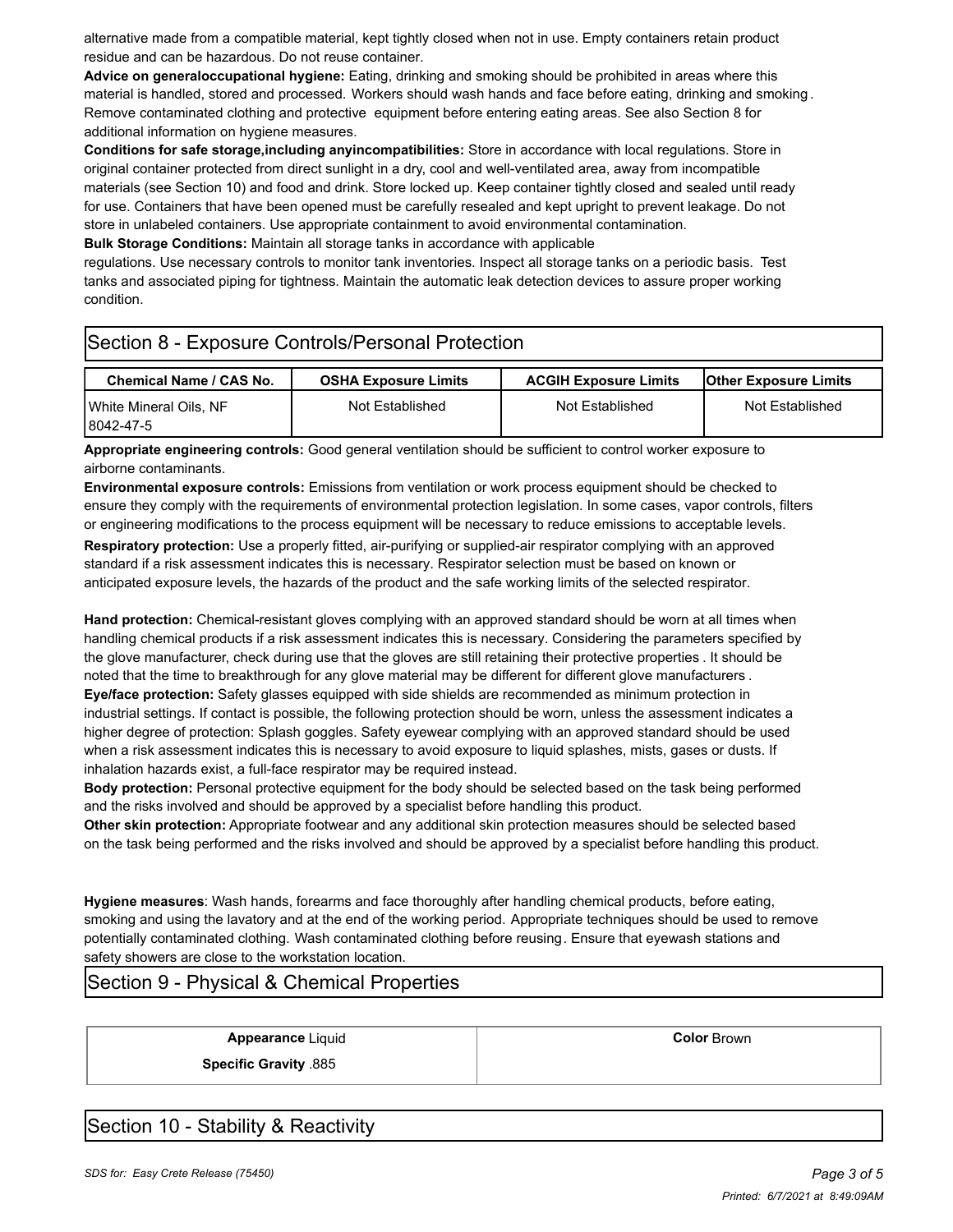Hazardous polymerization will not occur.

# Section 11 - Toxicological Information

**Mixture Toxicity**

Dermal Toxicity LD50: 2,121mg/kg

CAS Number **Description Description CAS Number Carcinogen Rating** 

# Section 12 - Ecological Information

#### **Component Ecotoxicity**

### Section 13 - Disposal Considerations

**Disposal methods:** The generation of waste should be avoided or minimized wherever possible . Disposal of this product, solutions and any by-products should at all times comply with the requirements of environmental protection and waste disposal legislation and any regional local authority requirements. Dispose of surplus and non-recyclable products via a licensed waste disposal contractor. Waste should not be disposed of untreated to the sewer unless fully compliant with the requirements of all authorities with jurisdiction. Waste packaging should be recycled. This material and its container must be disposed of in a safe way. Care should be taken when handling emptied containers that have not been cleaned or rinsed out. Empty containers or liners may retain some product residues. Avoid dispersal of spilled material and runoff and contact with soil, waterways,drains and sewers .

# Section 14 - Transportation Information

| Agency<br><b>DOT</b> | <b>Proper Shipping Name</b><br>Not Regulated | <b>UN Number</b> | <b>Packing Group</b> | <b>Hazard Class</b> |
|----------------------|----------------------------------------------|------------------|----------------------|---------------------|
|                      | Section 15 - Regulatory Information          |                  |                      |                     |

**Country Country Regulation Regulation Regulation All Components Listed** 

### Section 16 - Other Information